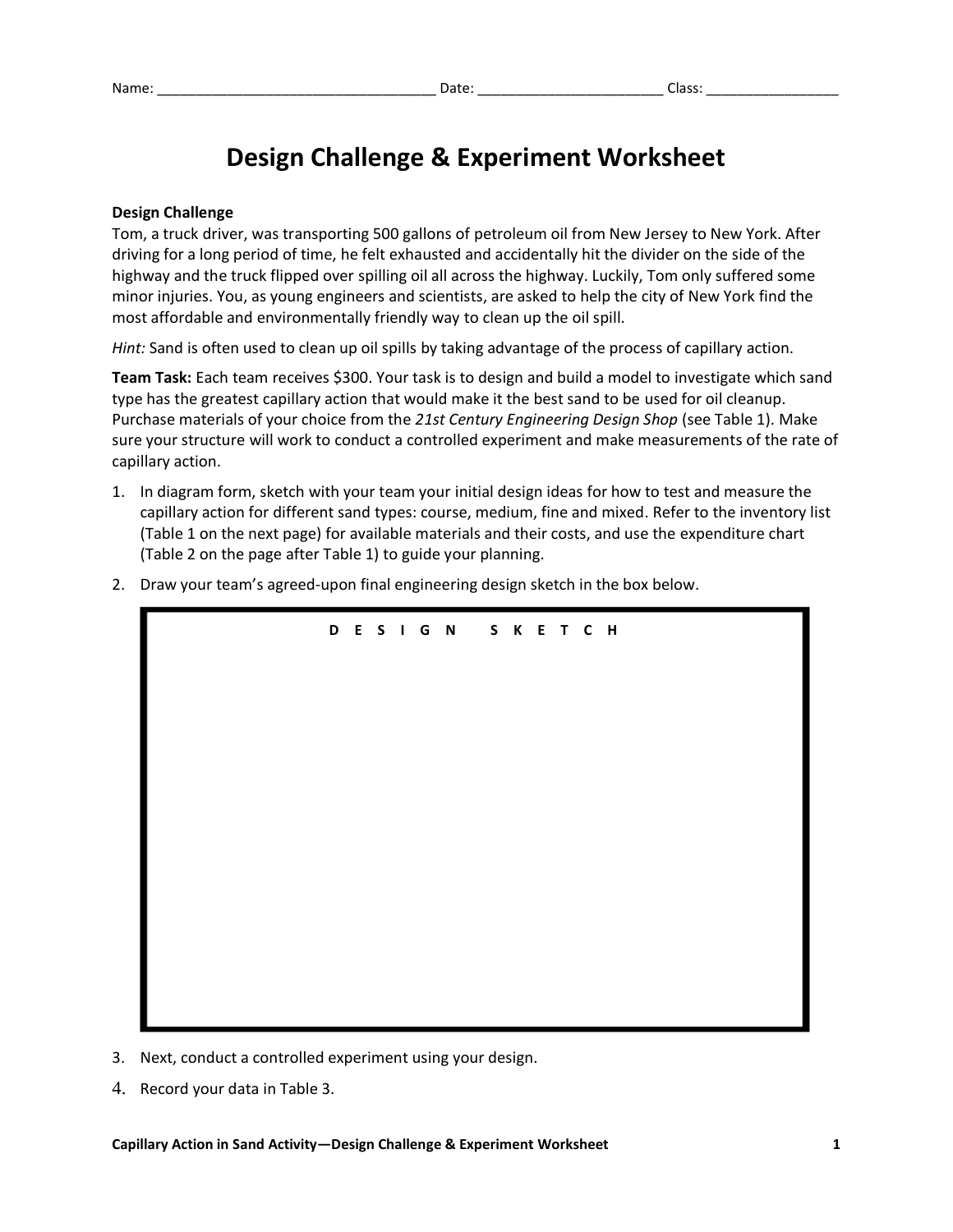| <b>Materials</b>                                    | <b>Retail Price</b> |
|-----------------------------------------------------|---------------------|
| One-time application of silicon sealant             | \$40                |
| One-time application of Elmer's Glue                | \$20                |
| 8 inches of Teflon tape                             | \$40                |
| 8 inches of scotch tape                             | \$20                |
| 8 inches of masking tape                            | \$30                |
| 8 inches of double-sided masking tape               | \$50                |
| 12 inches of string                                 | \$10                |
| Soft bath sponge                                    | \$40                |
| Cotton pads                                         | \$30                |
| 4x4 wire mesh                                       | \$20                |
| Clear plastic cup (8 oz)                            | \$40                |
| Clear plastic cup (16 oz)                           | \$50                |
| Styrofoam cup (4 oz)                                | \$10                |
| Styrofoam cup (8 oz)                                | \$20                |
| Plastic drinking straw                              | \$10                |
| Pipe cleaner                                        | \$10                |
| Popsicle stick                                      | \$10                |
| Poland spring empty water bottle (8 oz)             | \$50                |
| Poland spring empty water bottle (16.9 oz)          | \$60                |
| Empty soda bottle (2 liters)                        | \$70                |
| Clear plastic round food container with lid (16 oz) | \$80                |
| Clear plastic round food container with lid (32 oz) | \$100               |

**Table 1. Available inventory at the** *21st Century Engineering Design Shop***.**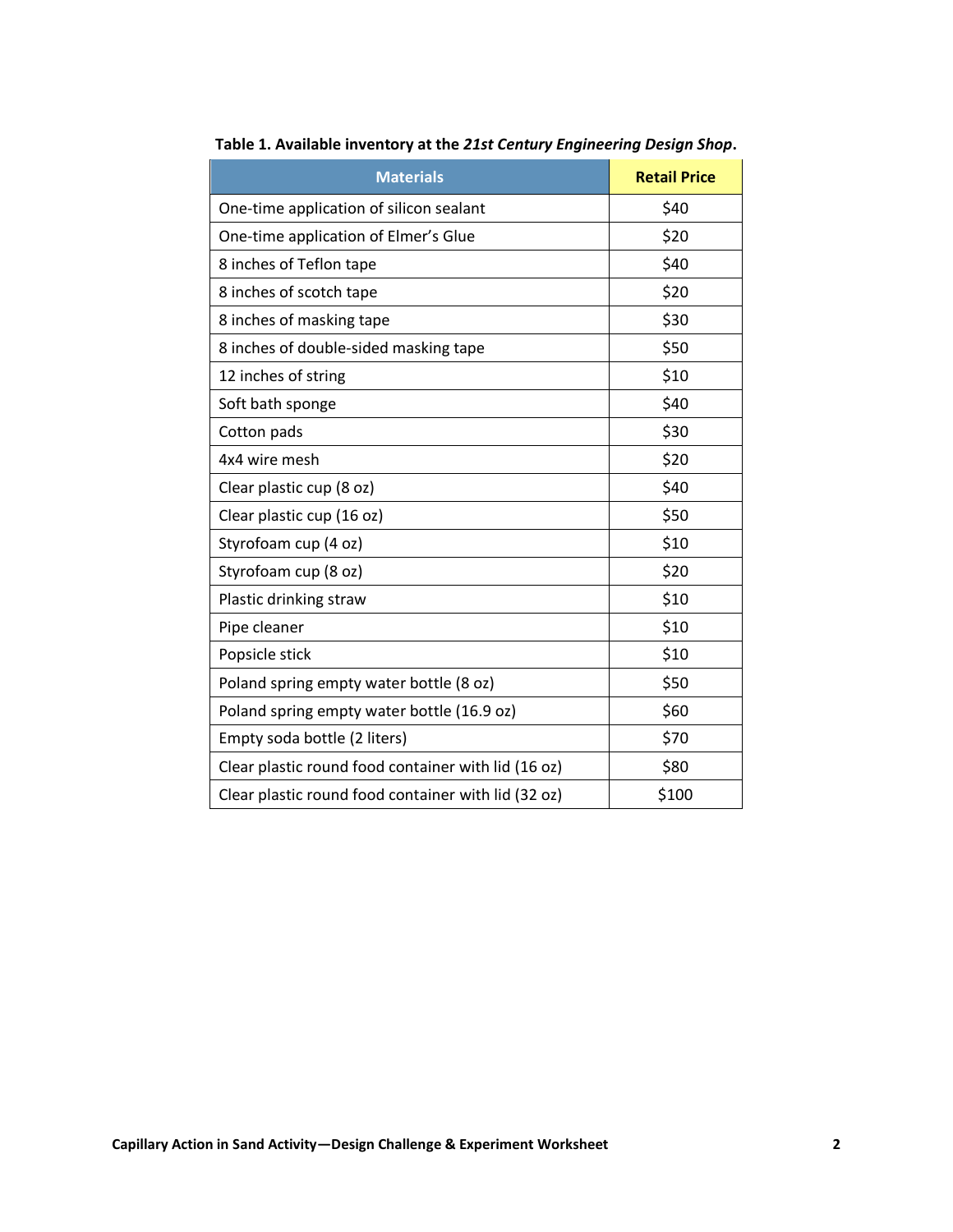| <b>Materials</b>    | <b>Price/Unit</b> | Quantity | <b>Total Price</b> |
|---------------------|-------------------|----------|--------------------|
|                     |                   |          |                    |
|                     |                   |          |                    |
|                     |                   |          |                    |
|                     |                   |          |                    |
|                     |                   |          |                    |
|                     |                   |          |                    |
|                     |                   |          |                    |
|                     |                   |          |                    |
|                     |                   |          |                    |
|                     |                   |          |                    |
|                     |                   |          |                    |
|                     |                   |          |                    |
|                     |                   |          |                    |
|                     |                   |          |                    |
|                     |                   |          |                    |
|                     |                   |          |                    |
|                     |                   |          |                    |
| Total Expenses   \$ |                   |          | /\$ 300            |

**Table 2. Expenditure chart.**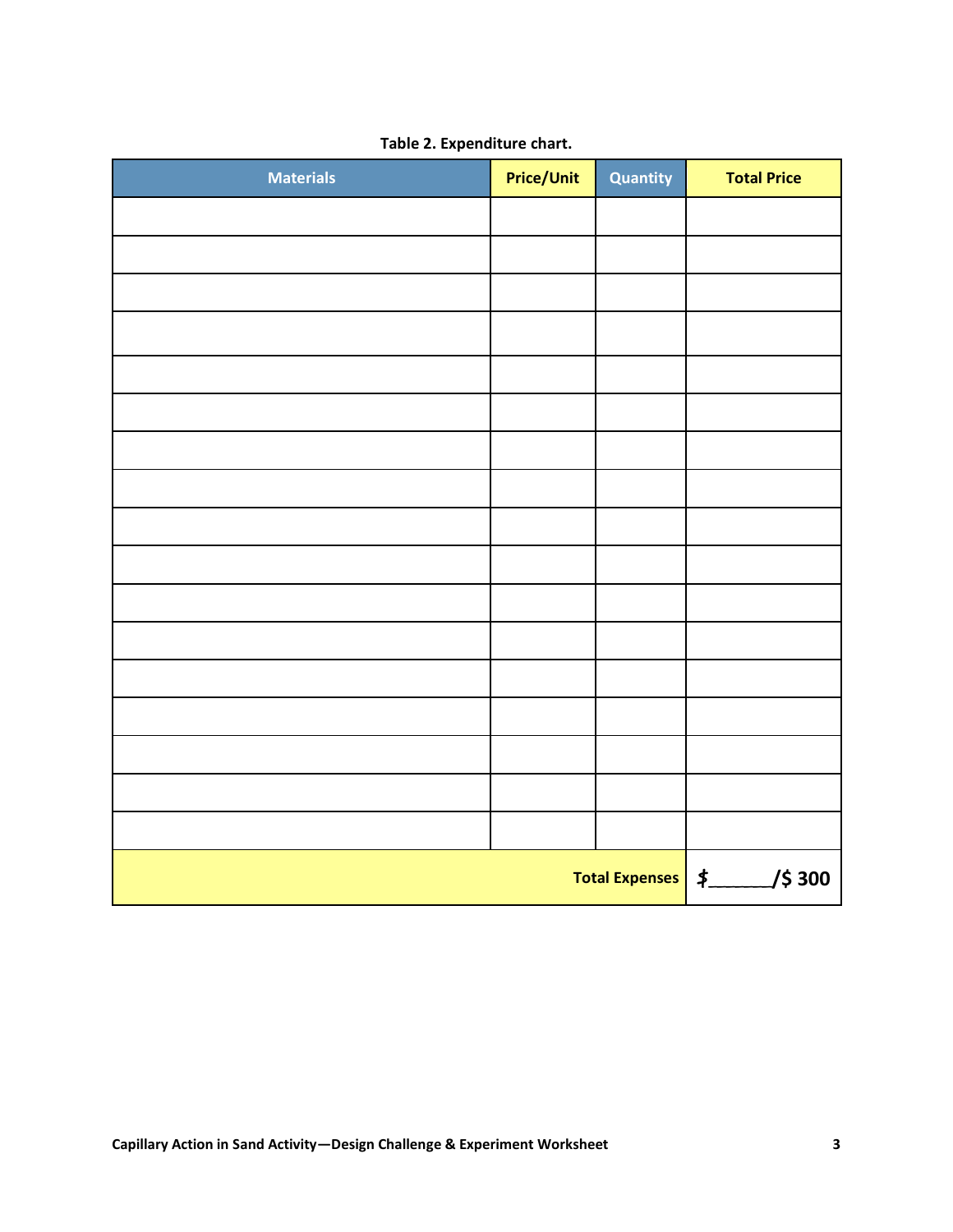| <b>Time</b><br>(seconds) | <b>Water Level Rise (cm)</b> |                    |                  |       |  |
|--------------------------|------------------------------|--------------------|------------------|-------|--|
|                          | <b>Coarse Sand</b>           | <b>Medium Sand</b> | <b>Fine Sand</b> | Mixed |  |
| $\pmb{0}$                |                              |                    |                  |       |  |
| ${\bf 10}$               |                              |                    |                  |       |  |
| 20                       |                              |                    |                  |       |  |
| 30                       |                              |                    |                  |       |  |
| 40                       |                              |                    |                  |       |  |
| 50                       |                              |                    |                  |       |  |
| 60                       |                              |                    |                  |       |  |
| 70                       |                              |                    |                  |       |  |
| 80                       |                              |                    |                  |       |  |
| 90                       |                              |                    |                  |       |  |
| 100                      |                              |                    |                  |       |  |
| 110                      |                              |                    |                  |       |  |
| 120                      |                              |                    |                  |       |  |
| 130                      |                              |                    |                  |       |  |
| 140                      |                              |                    |                  |       |  |
| 150                      |                              |                    |                  |       |  |
| 160                      |                              |                    |                  |       |  |
| 170                      |                              |                    |                  |       |  |
| 180                      |                              |                    |                  |       |  |

## **Table 3. Data chart of rate of capillary action in sand.**